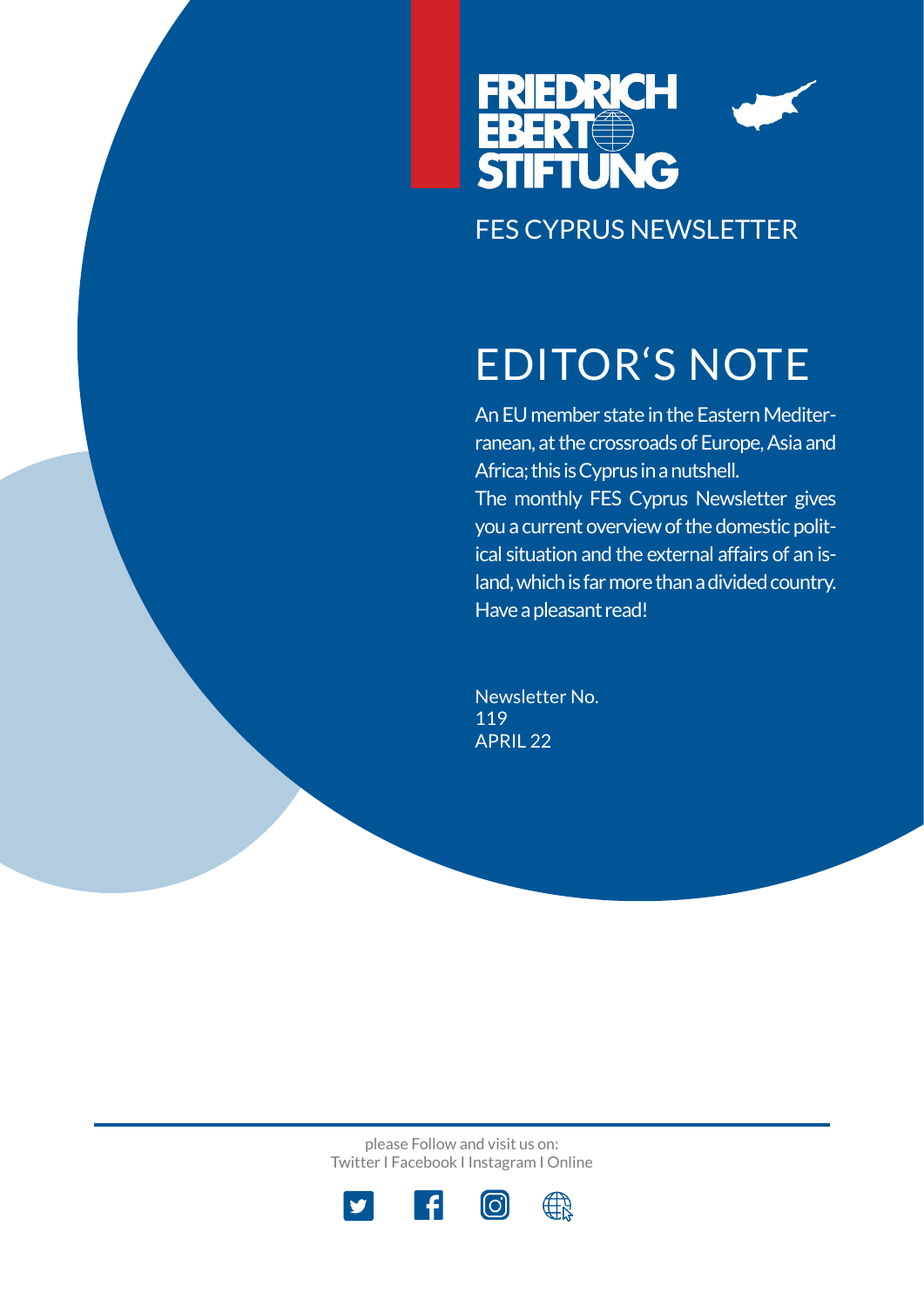

## **CONTENT**

| <b>EVENTS, PODCASTS, PUBLICATIONS</b> | 3 |
|---------------------------------------|---|
| <b>CYPRUS PROBLEM</b>                 | 4 |
| <b>HYDROCARBONS</b>                   | 6 |
| <b>GREEK CYPRIOTS</b>                 | 7 |
| <b>Economic Developments</b>          |   |
| <b>Domestic Developments</b>          |   |
| Labour Relations and Trade Unions     |   |
| <b>TURKISH CYPRIOTS</b>               | 9 |
| <b>Economic Developments</b>          |   |
| <b>Relations with Turkey</b>          |   |
| <b>Domestic Developments</b>          |   |

Labour Relations and Trade Unions

### Newsletter No.119 APRIL 22

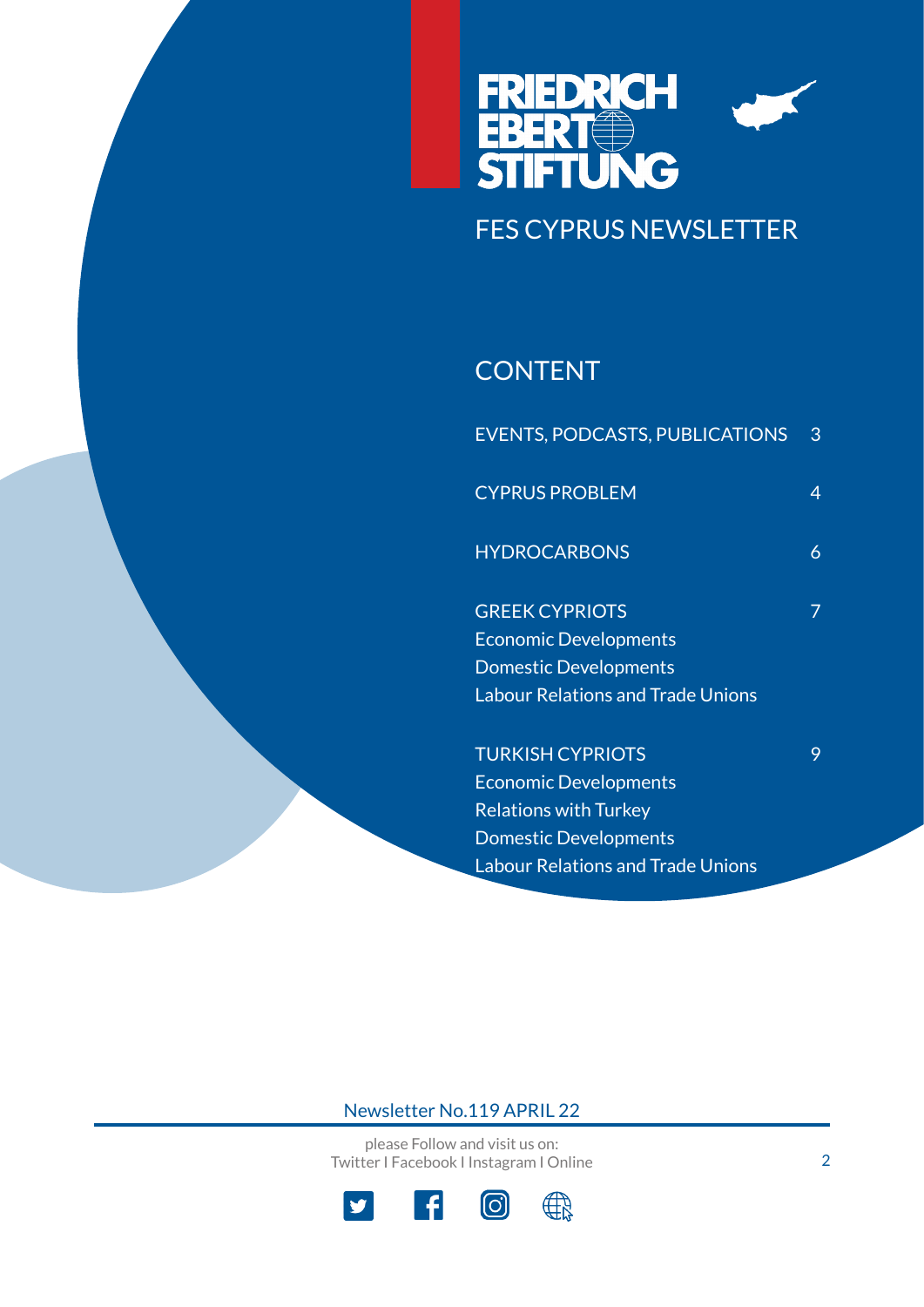



PODCASTS in JUNE: *No podcasts in June*

PUBLICATIONS in MAY:

*No publications in May*

PODCASTS in MAY: *No podcasts in May*



 $\mathbf{I}$ 

[P](https://www.fescyprus.org/publications/)UBLICATIONS in JUNE: *No publications in June*

EVENTS in JUNE:

### EVENTS in MAY:

*Embassy of Sweden, Friedrich-Ebert-Stiftung Cypr[us](https://www.fescyprus.org/events/)  and the Centre for Sustainable Peace and Democratic Development (SeeD)* **"Equality Makes Sense" Panel Discussion How to Improve Gender Equality in Cyprus** Tuesday, May10th 2022 05:00 PM - 07:00 PM (EEST) Home For Cooperation (Ledra Palace Buffer Zone, Nicosia) **RSVP by May9th 2022 E-mail: info@seedsofpeace.eu**

*Friedrich-Ebert-Stiftung Cyprus, Cyprus Center for European and International Affairs and the Department of Politics and Governance of the University of Nicosia* **Seminar: Perspectives on the War in Ukraine and the Day After** Thursday, May26th 2022 10:30 AM - 12:00 PM (EEST) UNESCO Amphitheatre Europa Building University of Nicosia **RSVP by May25th 2022 Phone: 22841600 E-mail: cceia(at)unic.ac.cy**

**Grab a Cypriot Coffee: The Cypriot Response to the War in Ukraine with Harry Tzimtras, Director, PRIO Cyprus Center** Monday, June<sup>9th</sup> 2022 10:00 AM - 10:30 AM (EEST) Online Event Link will be provided on

**FESCyprus.org, our Facebook page or send an E-mail to: Office.Cyprus@fes.de**

### Newsletter No.119 APRIL 22

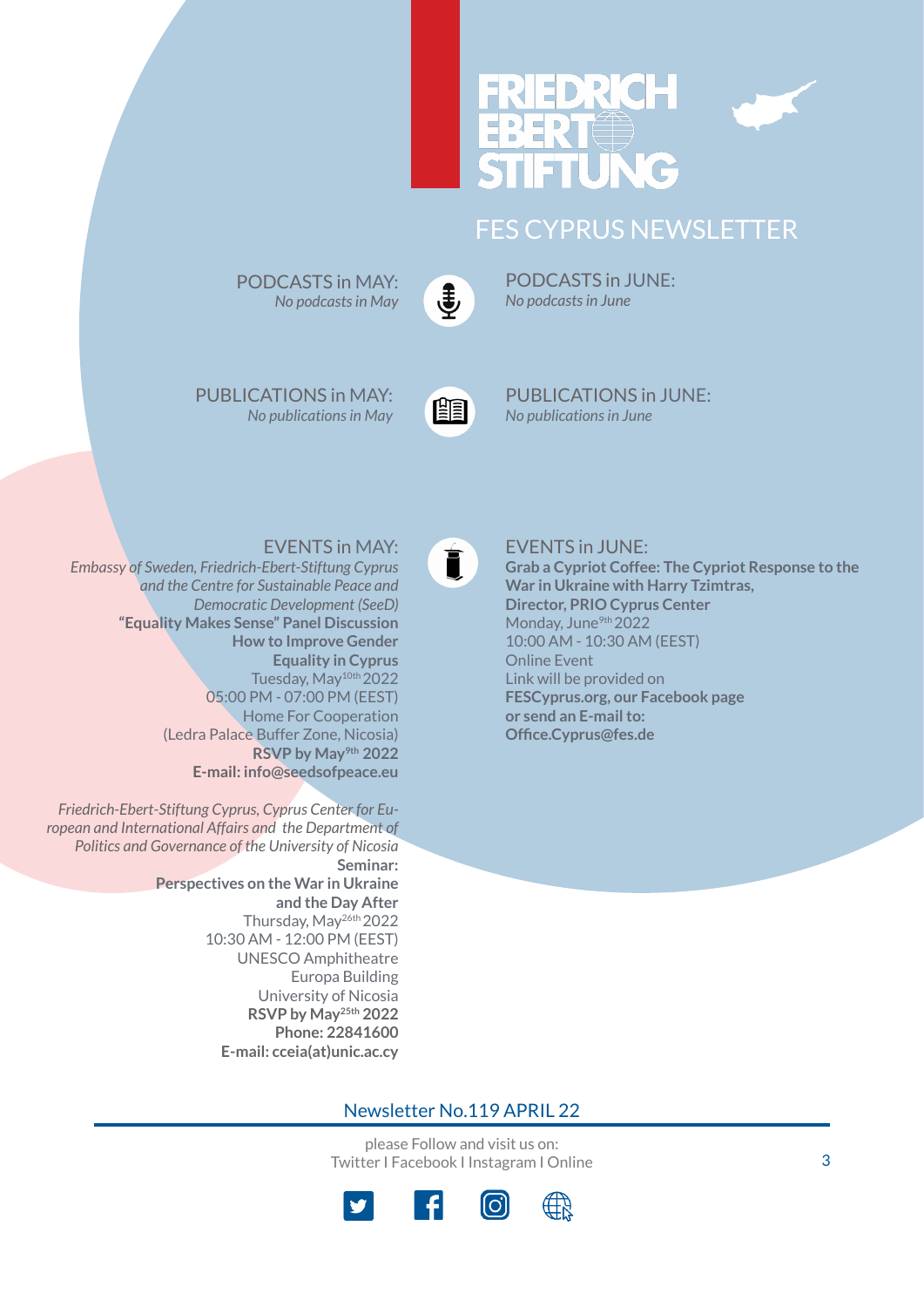

#### CYPRUS PROBLEM

The month of April began with US Under Secretary of State for Political Affairs, Victoria Nuland, visiting Cyprus as part of a tour in the region which also included Turkey. On April 7, Nuland held separate meetings with President Nicos Anastasiades and Turkish Cypriot<sup>1</sup> leader, Ersin Tatar. Commenting on the Cyprus problem, Nuland stated that the US supports the proposed confidence building measures (CBMs), put forward by the Greek Cypriot leadership in February 2022, based on the argument that these would boost the economies in both the south and north of the island. Most importantly though, Nuland made comments in various press interviews which hinted at energy cooperation between the south and the north without a settlement of the Cyprus issue. Meanwhile during his meeting with the US official, Tatar stressed once again that the sovereign equality and international status of the north must be accepted to facilitate the resumption of official negotiations. As for the CBMs put forward by the Greek Cypriot side, Tatar said that dialogue is always welcomed but stressed that proposals which would extend the sovereignty of the south to the north cannot be accepted. Tatar also said that he had told Nuland that interconnecting both sides of the island with the electricity grid in Europe via Turkey would solve the energy problems of both north and south. "This would be a great CBM," he added.

On April 12, Miroslav Jenca, the UN Assistant Secretary-General for Europe, central Asia and Americas at the UN Department of Political Affairs, held separate meetings with Anastasiades and Tatar. The appointment of a UN envoy who would contribute to the creation of a positive climate and lead to a new round of negotiations within a specific time

1The Turkish Republic of Northern Cyprus (TRNC) is only recognised by the Republic of Turkey. While for Turkey and the Turkish Cypriots, Ersin Tatar serves as President of the TRNC, the international community considers him the communal leader of the Turkish Cypriots. As the government of the Republic of Cyprus remains internationally

schedule, was among the matters discussed.

On April 13, Anastasiades and Tatar attended an event hosted by UNFICYP at Nicosia Airport, under the aegis of the Special Representative and Head of the United Nations Peacekeeping Force in Cyprus, Colin Stewart. The event marked the official launch of an action plan on ways to ensure women's full, equal and meaningful participation in the process and an eventual settlement in Cyprus. Following the event Anastasiades told reporters that Tatar declined his invitation to set up a meeting to discuss his ideas for CBMs.

On April 15, Andreas Mavroyiannis submitted his resignation as Greek Cypriot negotiator of the Cyprus problem, citing absence of any developments on the negotiations front. He will officially step down as chief negotiator on May 15. The government announced on April 18 that his replacement will be Menelaos Menelaou, a foreign ministry official. In the past, Menelaou has served as a member of the negotiating team in Cyprus negotiations, in stints during the administrations of Tassos Papadopoulos and Demetris Christofias. Mavroyiannis has served as chief negotiator since September 2013.

On April 18, the Russian embassy in Nicosia issued an announcement stating that Russia has "no intention" of recognizing other authorities other than the Republic of Cyprus. The announcement added, however, that Russia is "exploring the possibilities" of providing assistance to thousands of Russian nationals living in the territories over which the government of the Republic of Cyprus does not exercise "effective control". Assistance according to the announcement might include consular services, but also humanitarian, cultural and educational support. The announcement came amidst reports in local and

recognised as the government of the whole of the island, the entire island is now considered to be a member of the European Union. However, the acquis communautaire is suspended in northern Cyprus pending a political settlement to the Cyprus problem (see Protocol no. 10 of the Accession Treaty).

### Newsletter No.119 APRIL 22



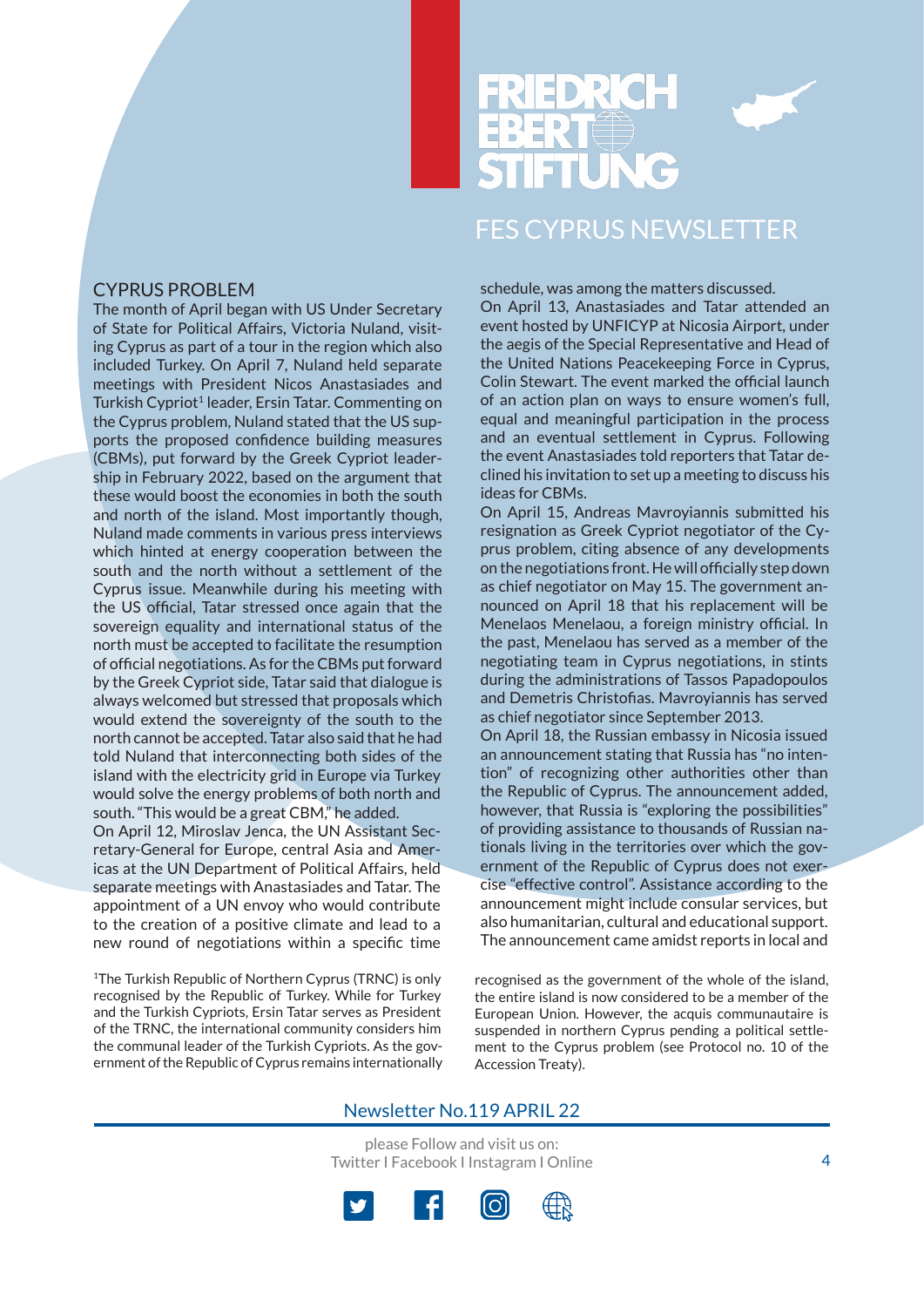



Greek media about the alleged establishment of a Russian consular delegation in the north.

On April 20, Anastasiades stated that he wants to see a new initiative for Cyprus from the EU, the US and the UN and presented the Ukrainian crisis as an opportunity creating conditions for resolving outstanding problems. According to Anastasiades such conditions would be:

- for Turkey to delimit its EEZ with the Republic of Cyprus;
- a Cyprus solution provided that it would result in a functioning federal state, free of guarantors and "consequently a dependence on the influences of third countries";
- a solution which would be based on UN and EU principles and values, for the benefit of both Greek and Turkish Cypriots.

The Permanent Representative of Cyprus to the United Nations, Andreas Hadjichrysanthou sent a letter to the Secretary-General, Antonio Guterres, denouncing Turkish violations of the national airspace and sea of Cyprus. Hadjichrysanthou reportedly referred to recorded violations of Cyprus' national airspace, the infringements of international air traffic regulations in Cyprus' flight information region, the violations of the territorial waters of Cyprus and the illegal use of closed ports and airports in Cyprus, by the air and naval forces of Turkey, during the months of September, October, November and December 2021.

During a press briefing at UN Headquarters on April 26, the Deputy Spokesperson for the UN Secretary-General, Farhan Haq stated that the UN continues to work with the parties trying to find a resolution of the situation in Cyprus. The Deputy Spokesperson was replying to a question regarding the UNSG's upcoming visit with Turkish President Recep Tayyip Erdogan.

Turkish Cypriot businesses are appealing to Tatar and Anastasiades for new checkpoints in the Famagusta gate area, describing the crossings at Agios Dometios and Ledra Street as inadequate. According to Turkish-Cypriot newspaper Diyalog, since the complete lifting of the pandemic measures, there has been a serious increase in crossings and there is excessive crowding at Ayios Dometios and Ledra Street. The Turkish Cypriot newspaper reported that Turkish Cypriot businesses were focusing on the need to develop relations between the two communities to reach a solution in Cyprus.

Turkish Cypriot newspaper Kibris reported on the setting up of a bi-communal group for halloumi which quoted the Undersecretary of Ministry of Agriculture in the north, Emirali Deveci, saying there had been progress in effort to set up the halloumi committee consisting of five Greek Cypriots and five Turkish Cypriots. The establishment of a bi-communal group for halloumi would pave the way for the effective implementation of the EU acquis communautaire in all of Cyprus.

On April 27, a bicommunal protest against the Akkuyu nuclear plant in Turkey was held in the buffer zone. Protesters gathered in Nicosia between the two checkpoints at the Home for Cooperation café to voice their opposition to the power plant, which is just opposite Cyprus' northern coast. Major construction of the plant, significantly aided by Russia, began in 2018 while the first unit is expected to be operational in 2023. Another three units are due for 2025. Concerns range from the potential impacts of earthquakes on the plant to how the nuclear waste will be handled and the wider impact of nuclear energy expansion in the region.

On April 28, the 10 winning pairs of the 2022 Stelios Bi-Communal Awards for Business Cooperation were announced, by Sir Stelios Haji-Ioannou, with each participant taking a €10k cash prize. Participation in the Bicommunal Entrepreneurship Awards exceeded expectations, with 58 pairings of Greek Cypriots and Turkish Cypriots submitting business proposals. The aim of the awards is to encourage cooperation between Greek Cypriots and Turkish

#### Newsletter No.119 APRIL 22

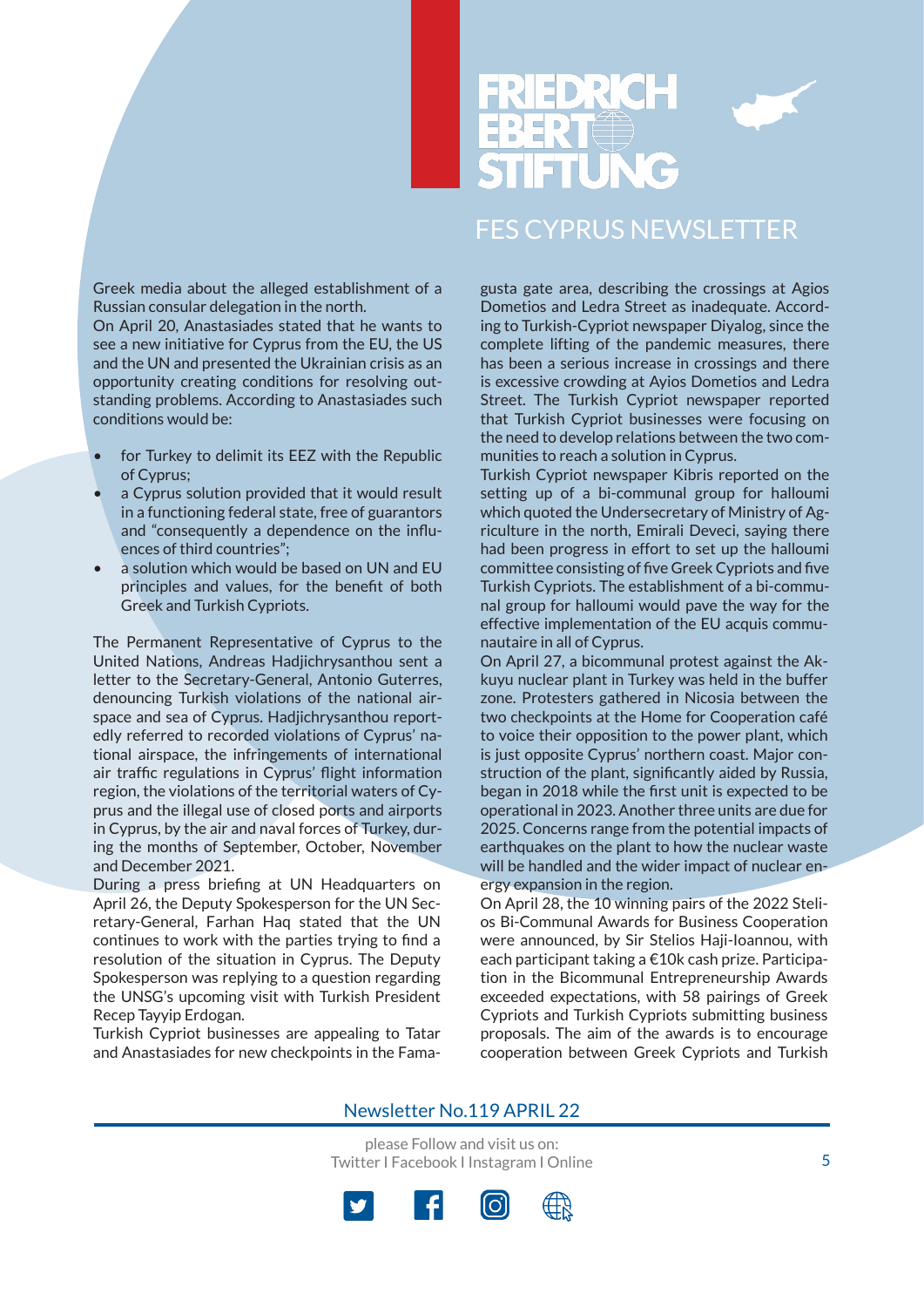



Cypriot businessmen, with the goal of establishing lasting peace on the island. The bi-communal annual awards were introduced in 2009.

#### **HYDROCARBONS**

Speaking to reporters after her meeting with President Anastasiades, US Under Secretary of State for Political Affairs Victoria Nuland stated that the proposed East Med project was too expensive, not economically viable and would take too long to build. She instead underlined the need for speedy alternatives to the region's dependence on Russian energy sources.

A proposal by Energean at the latest tripartite meeting of the energy ministers of Israel, Greece and Cyprus, held on April 11, has revived the idea of LNG exports from Cyprus. Mathios Rigas, Energean's CEO, proposed to export natural gas from the company's gas-fields in Israel to Cyprus for liquefaction using a floating liquefied natural gas vessel (FLNG) at Vasilikos which would export to Europe. The three energy ministers reportedly expressed their support for the project, with Cypriot Energy Minister, Natasa Pilidou subsequently confirming that she considers this to be a positive development. According to energy expert Charles Ellinas, the project has all the ingredients required to make it bankable: access to natural gas, access to liquefaction facilities and an off-taker to market and trade the LNG. Commercially the project would still be viable even if gas prices come down to pre-energy-crisis levels. In addition, given that the gas comes from Energean's reserves in Israel, it is free of regional geopolitics. Considering global energy developments as a result of the energy crisis and the war in Ukraine, Ellinas advises that this is the right time for Israel, Cyprus, and Greece to seize the opportunity and sanction this project as soon as possible, moving away from talk into action. During the month, Turkish Foreign Minister, Mevlut Cavusoglu, repeated a demand that the island's natural gas reserves be split equitably with the Turkish Cypriots. Cavusoglu also called on the European Union to intervene so that Cypriot natural gas goes to Europe through Turkey. On April 14, Anastasiades responded to Cavusoglu's remarks stressing that Turkey firstly needs to recognize the Republic of Cyprus or accept the Greek Cypriot proposal to have a dialogue to delineate the demarcation lines for the Exclusive Economic Zones ("EEZ") of the Republic and of Turkey, or to go to arbitration.

On April 15, Lebanese Foreign Minister, Abdallah Bou Habib, was on an official visit to the island where he met his Cypriot counterpart, Ioannis Kasoulidis. Among other, Bou Habib stated that Cyprus and Lebanon are ready to cooperate and exploit undersea gas fields between the two countries. Although a deal on offshore rights has not yet been ratified, Bou Habib noted that Lebanon was ready to close such a deal.

On April 21, a meeting was held between representatives of US based company Chevron and the Ministry of Energy. The representatives of the US based company showed interest in the commercial exploitation of the Aphrodite gas field. They reportedly presented the following options:

- the creation of a pipeline in the direction of Egypt so that Cypriot gas ends up to the Egyptian coast, where there already are two terminals in Idku and Damietta.
- the creation of a pipeline from the Israeli EEZ, where it will join the Aphrodite block, and from there it be transported to Egypt.

The natural gas in the Aphrodite block has a total quantity of about 4.5 tcf but it has remained untapped for more than a decade, primarily due the unresolved dispute with Turkey and the Turkish Cypriots over the issue but also due to the fluctuations of energy prices in international markets and the reluctance shown by the relevant companies regarding its commercial exploitation.

#### Newsletter No.119 APRIL 22

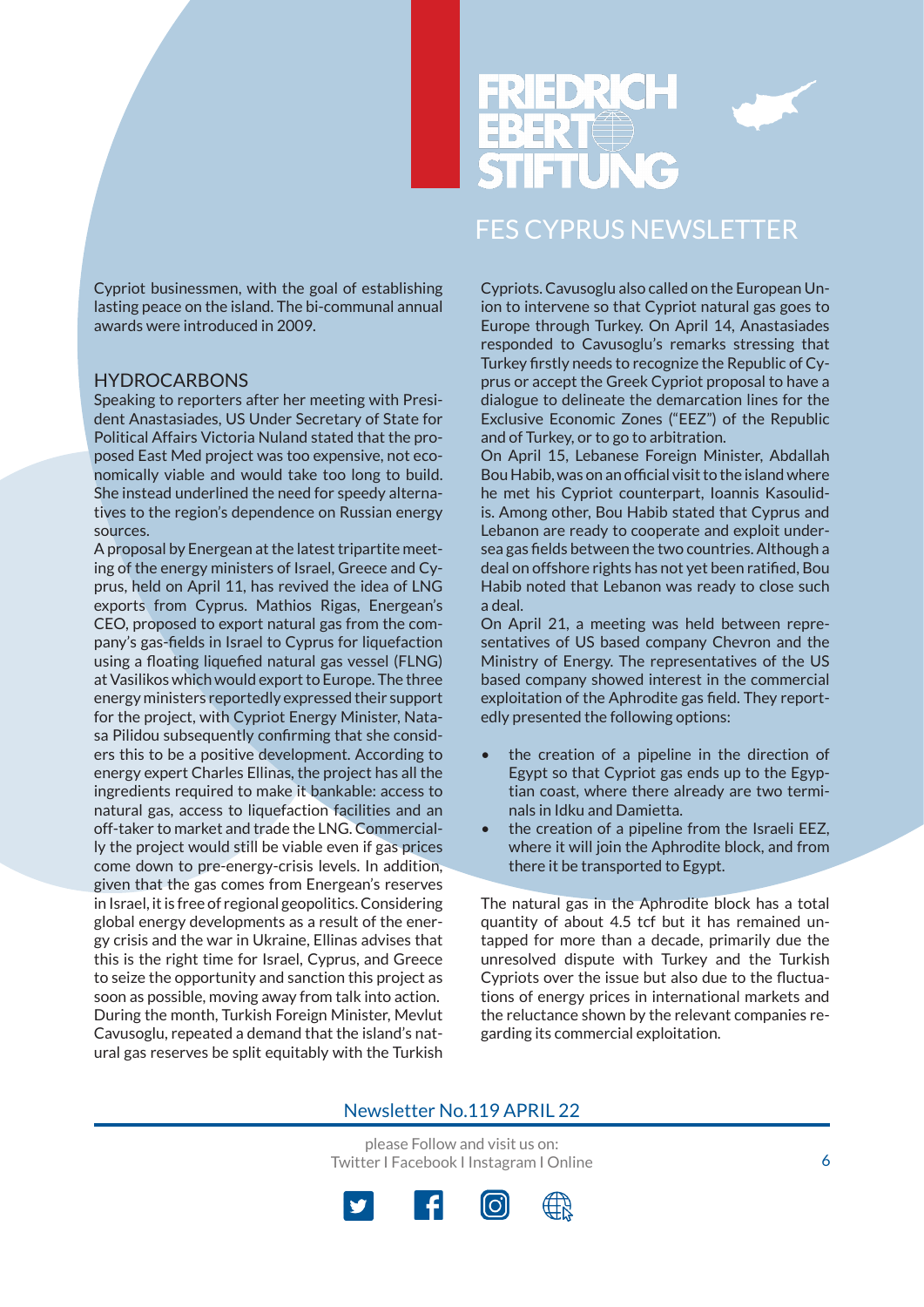

### GREEK CYPRIOTS

#### Economic Developments

On April 19, speaking on the sidelines of a conference in Limassol titled Europe in Crisis: *Dynamics and Implications for the Cyprus Economy*, Finance Minister Constantinos Petrides stated that the government does not intend to raise taxes, but will rather pursue a policy of stimulating growth and attracting new investment in response to the coming economic slump.

According to data released by the Cyprus Statistical Service (Cystat), Cyprus' quarterly tourist arrivals exceeded the performance of both the respective quarter of 2021 and 2020. In particular, tourist arrivals in March 2022 amounted to 128,840. Arrivals for the first quarter of the year reached 244,705 compared to 17,747 in the corresponding period of 2021. It should be noted that March 2022 was negatively impacted by the imposition of an EU-wide flight ban on Russian aircraft, as a result of the Russian invasion of Ukraine.

According to data released by the Cyprus Statistical Service, inflation jumped to 7.1% in March 2022, the highest level in 26 years, on an annual basis. Inflation in January 2022 had increased at a rate of 5.4% and in February 2022 at a rate of 6.6%.

According to data from Cypriot retail market research company RetailZoom, Cypriot consumers have reacted to the increased inflationary pressures of recent months by reducing the volume of their purchases at supermarkets and becoming more careful about what products they buy. The data show that in March 2022, compared to March 2021, the number of visits to supermarkets decreased by 14.9%. Moreover, total spending was down by 13.7% and the total number of baskets that passed through the checkout counters was 18.3% lower. At the same time, the weighted average basket value increased by 5.6% to €42.4 in March 2022 from

2The government no longer publishes daily Coronavirus cases or deaths. Instead, it publishes figures on cases and €40.2 in March 2021. The economic sentiment survey for the month of April shows that consumers will continue to be hesitant. Also, expectations of price increases over the next 12 months remain at very high levels, suggesting continued upward pressure on consumer goods prices. The data compiled by RetailZoom is drawn from the majority of supermarkets in Cyprus and provides a representative picture of market trends and the impact of inflationary pressures on consumer behavior.

The revision of GDP figures at current prices for 2021, brought Cyprus' GDP to an all-time high of €23.43bn during the previous year. Moreover, during this time, the Cypriot economy recorded a record growth of 8.4%, with GDP having exceeded 2019 levels. The revision is based on public finance and balance of payments data and affects GDP in previous years. The recession in 2020 amounted to 6%, while in 2019, Cyprus achieved growth of 6.5%, slightly lower than the growth of 6.8% recorded in 2018.

On April 21, Hellenic Bank posted its financial results for the previous year, showing a loss of  $E11.7m$ for 2021. This primarily reflects impairment losses related to the completion of Project Starlight, the bank's sale of a non-performing exposures portfolio, with a value of €0.7bn.

According to the Cyprus Statistical Service, unemployment fell by 58% in March 2022, compared to the same month last year. The report stated there were 13,815 registered unemployed people in March 2022, 19,115 less than in March 2021.

#### Domestic Developments

In April, the Covid 19-cases increased from 430,726 to 474,105 cases<sup>2</sup>. The number of deaths attributed to the virus rose from 935 to 1,015. While the number of cases remains high, a significant improvement in epidemiological indices was noted allowing the government to proceed with further relaxations

deaths on a weekly basis. These figures represent the latest published figures of the month, up until April 27.

### Newsletter No.119 APRIL 22

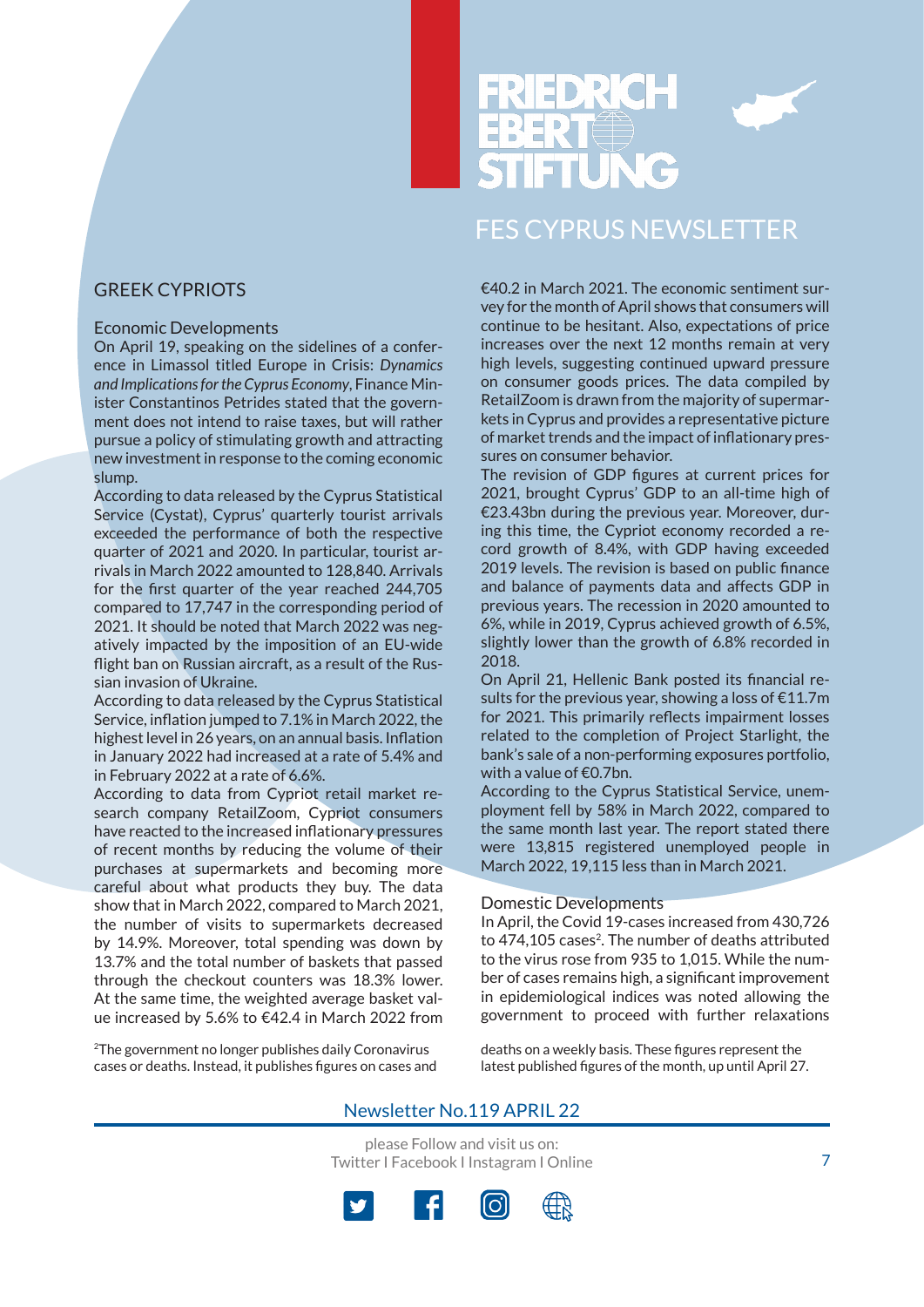

which included lifting the SafePass requirement for outdoor venues and the abolishment of the restriction on the maximum number of people at house gatherings.

On April 7, Ukrainian President Volodymyr Zelenskiy addressed the Cypriot parliament. Zelenskiy's failure to mention Turkey's invasion of 1974 casted a shadow over his address and was met with disappointment by the majority of the Greek Cypriot political realm. AKEL opted last minute not to attend the special House session.

On April 26, outgoing Greek Cypriot negotiator Andreas Mavroyiannis confirmed his interest in running for the 2023 presidential elections. He has been linked to main opposition AKEL, who are still searching for a personality to sponsor. AKEL said it would take its final decision for the presidential elections during a party congress to be held in June. Earlier in the month a DIKO-AKEL split was announced after two and a half months of talks failed to yield the desired results for a common candidate who would be acceptable to both parties. On April 29, Physics professor and former rector of the University of Cyprus, Constantinos Christofides, announced he will run for president in the upcoming 2023 elections, backed by New Wave – The Other Cyprus.

During the month of April, the cabinet revoked eight Cypriot passports from Russians identified within the latest round of EU sanctions against Moscow.

#### Labour Relations and Trade Unions

ETYK (Union of Bank Employees Cyprus) launched a multifaceted attack on the occasion of recent statements by the CEO of Hellenic Bank, during the presentation of the Bank's financial results for the year 2021. The CEO spoke of forthcoming redundancies as a result of high labor costs. He said that in a first stage there may will be a reduction in the number of staff by 300 - 350 people. In a circular issued to its members, ETYK criticizes the bank's Board of Directors for not complying with their contractual and legal obligations and probes the Ministry of Labor

to "stand up to the circumstances, to stop supporting Hellenic Bank and to proceed with the process of criminal proceedings". Despite the many months of mediation efforts of the Department of Labor Relations of the Ministry, the impasse regarding the renewal of the collective agreement has not been removed so far, nor have the labor disputes concerning major labor issues between the employer side and ETYK been bridged. The union accused Hellenic Bank for violating the Labor Relations Code, by not implementing the decisions of the Ministry of Labor, "thus devaluing its staff and especially the institution of the Ministry of Labor".

On April 11, in the context of the 59th congress of PASYDY (Pancyprian Confederation of Public Servants), the union set the pension, the new evaluation system and the promotions of thousands of permanent employees as the most important trade union issues of the period. Regarding the pension, they stated that an agreement with the Ministry of Finance for its resolution had been reached. They also mentioned that "the relevant bill will soon be before the Parliament for a vote". Regarding the new evaluation system, which is being implemented in the context of the proposed reform, they stated that this will lead to the development of staff, as well as to the maximum possible assurance of meritocracy in promotions. On the issue of lack of promotion for thousands of full-time employees, the Union added that "it is unacceptable to have colleagues with 10, 15 and 20 years of service without any prospect of advancement". The general secretary of PASYDY requested the launch of actions by the state, with regards to the same issue. Responding to the report, the President of the Republic, Nikos Anastasiades, noted that the problem lies in the fact that the procedures provided during the specific recruitments were not followed based on the Law on Public Service when they were recruited ". As a result, he said, "any legislative act could turn the indefinite into permanent to carry the risk of unconstitutionality, as has been the case in the past with some exceptional recruitment of special categories."

#### Newsletter No.119 APRIL 22

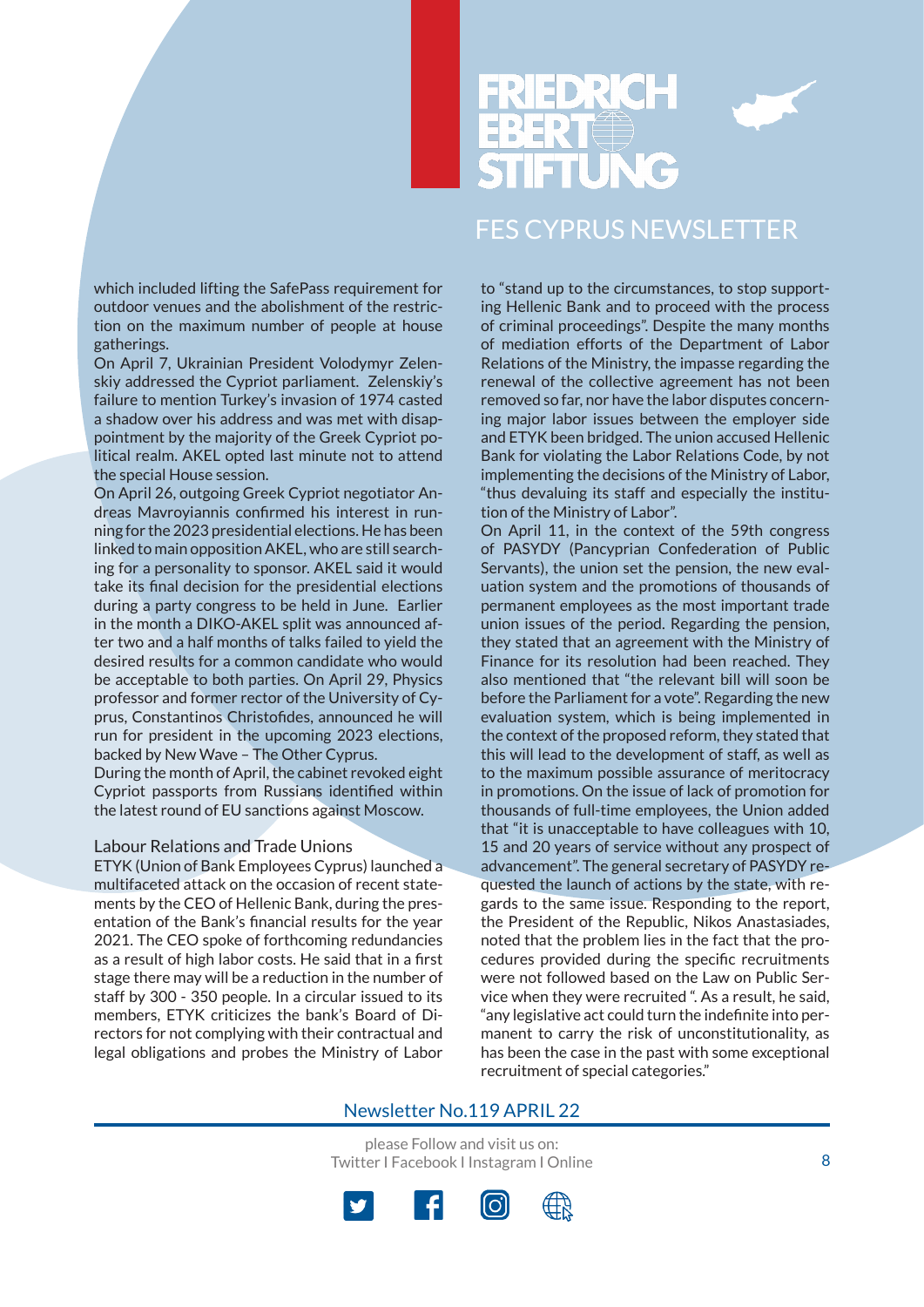



During the meeting of the Workers' Advisory Board on April 19, the introduction of the minimum wage at the end of May was officially set as a milestone. Partners are preparing to update and specify their positions, before the discussion on the finalization of the framework continues. The need to ensure that the national minimum wage takes into account specific parameters in determining the amount and operating framework of the adjustment mechanism is emphasized by the trade union leaders, stressing that the national minimum wage regulation framework should not conflict with the collective contracts, where they apply.

### TURKISH CYPRIOTS

#### Economic Developments

According to the Statistical Institute, the consumer price index was 88.8% higher in April 2022 compared to April 2021. The consumer prices had risen by 5.07% in April 2022 alone.

Turkish Cypriots have ranked the economy as their most important problem, followed by inflation and the cost of living, according to the latest Eurobarometer poll. The poll found that 75% of Turkish Cypriots have the perception that "things are heading in the wrong direction" — 30 percentage points above the European Union average; of the Turkish Cypriots surveyed, 94% expressed a belief that the Covid-19 pandemic will continue to have "very serious economic consequences" on the community. As regards democracy, only 40% of respondents stated that they were satisfied with how democracy is functioning in north Cyprus  $-$  a rate 16 percentage points below the European Union average.

The European Union has pledged a total of €4.2 million for a scheme that aims to 'create jobs, support business growth, and contribute to economic stability' in the northern part of the island. The money has been allocated as part of the second phase of the 'Creating and Safeguarding Employment Scheme',

and implemented by the Northern Ireland Cooperation Oversees (NI-CO) as part of its 'Innovative Entrepreneurship Project'. The funding is expected to create as many as 240 'high-value' jobs in small- and medium-sized businesses. A total of 86 beneficiaries will receive up to €60,000 each to employ people and buy new equipment, while expert support will be provided in order to assist them in growing their businesses.

The Turkish Cypriot government has unveiled a support scheme for employers worth around 25 million TL (€1.58 million) a month. Under the scheme, the government will cover 65% of employers' social security contributions, for certain sectors. The support will be in place for payments covering March to August 2022, with the possibility of it being extended. The Minister of Labour and Social Security, Hasan Tacoy said that the support could be considered as a "continuation" of the help provided to businesses during the pandemic and that the scheme will be funded through the "Employment Support Fund".

The government took over the debt of the Cyprus Turkish Electricity Authority (Kib-Tek) to Aksa Energy Generation Company, the Turkish company which operates a power plant in Trikomo. The debt is 1.046 billion TL (€66.35 million). It was stated that electricity prices were not increased in order to prevent the public from being victimized due to the pandemic conditions and economic bottlenecks, and that Kib-Tek, which has been selling electricity below cost prices, has a serious debt burden and the financial structure of the institution has deteriorated. The takeover of the debt was aimed to ensure the security of supply in energy.

The Ministry of Finance managed to borrow only 26 million TL in a tender where it sought to borrow 150 million TL.

#### Relations with Turkey

On April 14, the Turkish Vice President Fuat Oktay and the Turkish Cypriot Prime Minister Faiz Sucuoglu signed the 2022 Economic and Financial

#### Newsletter No.119 APRIL 22

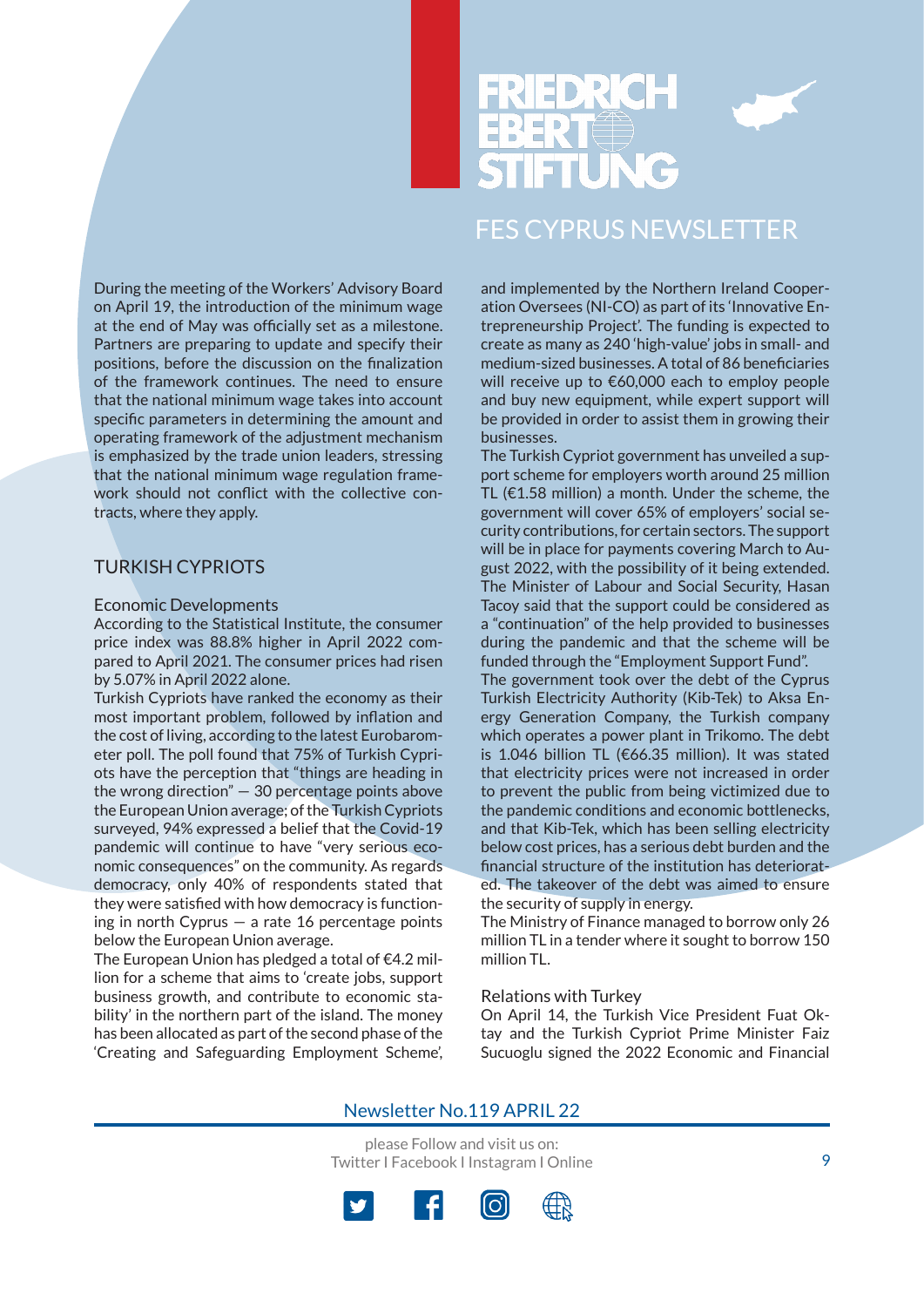

Cooperation Protocol in Ankara. Under the agreement — the full details of which have yet to be made public — Turkey has allocated 4.25 billion TL (€269.6 million) (3.2 billion TL in grants and 1.05 billion TL in loans) for the TRNC in 2022. 2.16 billion TL of the grants will be used for infrastructure and "real economy" projects, and 940 million TL for defense spending. Speaking at a joint news conference following the ceremony, Oktay said that the infrastructure projects will include "the construction of a new presidential complex, a 500-bed public hospital in Nicosia, a fully equipped 100-bed military hospital in Kyrenia, water distribution projects for Morphou and the Mesaoria region, new roads, two mobile power stations as well as other rural infrastructural projects". Oktay also said that the protocol had been prepared under four main headings: "public administration and public finance policies", "economic and financial policies", "social policies", and "defense, security and justice". Oktay also said: "Our expectation from the TRNC government is to implement structural and sustainable policies that are far removed from populist approaches." For his part, Sucuoglu said that money will begin to circulate within the TRNC economy in a matter of months once the necessary work is completed.

Upon his return to the island Sucuoglu said that they had also reached a consensus that reforms must be introduced in order to increase public revenues and decrease public expenditures.

Turkish Cypriot newspaper publisher and editor Sener Levent has been sentenced to one year in jail for offending Turkish President Tayyip Erdogan in a cartoon printed in 2017, it emerged on April 26. The sentence was announced by Levent himself on social media, who wrote "the criminal case filed against me in Ankara has been concluded and I was informed of the court's decision this morning". He proceeded to say that he was sentenced to one year in jail for insulting the Turkish president in cartoon published in December 2017 in his newspaper Avrupa. The cartoon depicted an ancient Greek statue urinating on Erdogan's head. For the same case, Levent was tried and acquitted by a Turkish Cypriot court back in 2019.

#### Domestic Developments

A new political crisis shook the northern part of the island in April. On April 19, the National Unity Party (UBP)-Democratic Party (DP)-Rebirth Party (YDP) coalition government resigned. Earlier in the day, Sucuoglu tried to sack Sunat Atun, his Minister of Finance, but the President Ersin Tatar delayed the proposed reshuffle of the cabinet. In the afternoon, Sucuoglu revisited Tatar, this time handing in the government's resignation which was accepted the following day. It turned out that this was only a maneuver to push Tatar to accept the dismissal of Atun - a few days later, noting that he was surprised by President Tatar's decision to accept the government's resignation, Sucuoglu said, "I did not expect it". Sucuoglu's three-party coalition which had been approved by Tatar on February 21, and had received a vote of confidence in parliament on March 3, lasted for only 59 days; the shortest in the Turkish Cypriot history. In this short period, another cabinet reshuffle had taken place on March 9 indicating that things were not going well.

In the background of the resignation, at least on the face of it, there were disagreements between the Prime Minister Sucuoglu and his Finance Minister Atun (who is also a UBP member) over price hikes. In early March, the government decided to heavily increase the price of electricity. After receiving first electricity bills after the hike, in early April, household consumers as well as producers started to protest. Facing strong backlash, the Prime Minister backtracked and announced that the government would subsidize electricity prices. Atun, who is also responsible for Kib-Tek, however, stated that the government would need to find an additional monthly resource of 180 million TL (€11 million) to be able to carry out the promised subsidy. Atun added that his ministry will "make every effort to find

#### Newsletter No.119 APRIL 22

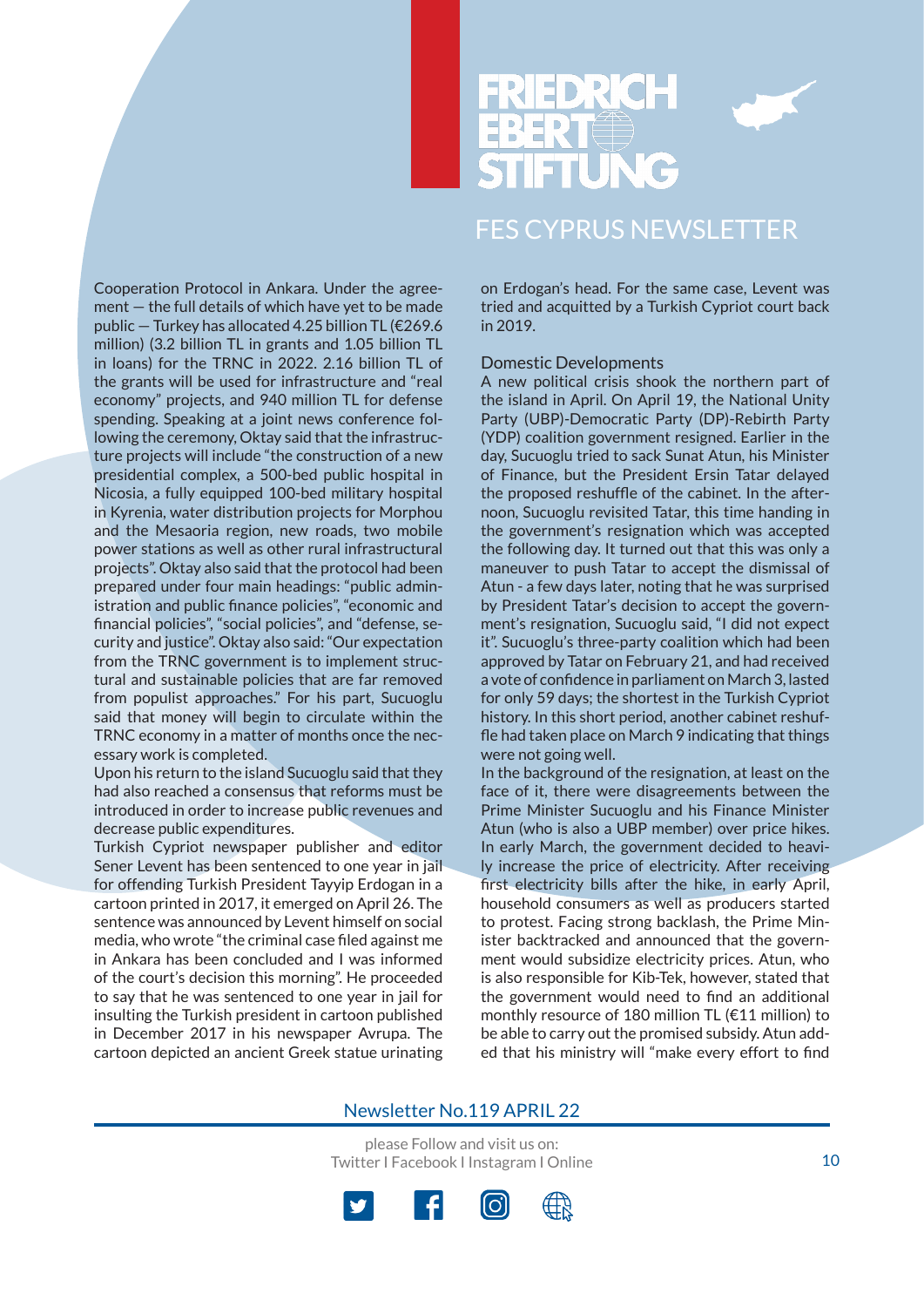

this resource for the first month" but that the Treasury's borrowing ability has become "extremely limited" and the TRNC's budget deficit has reached the "highest rate in history". Sucuoglu later said that the electricity tariff reductions, he had announced earlier would only be applied to bills issued for March. Another point of contention between the Prime Minister and the Minister of Finance was the hikes on the duties on alcoholic drinks, which led to widespread discontent among the restaurant and entertainment sectors. Sucuoglu stated that after discussions with importers, the restaurant sector and small businesses, the government concluded that it was "necessary" to decrease the extent of the hike. Sucuoglu told reporters that the TRNC is suffering from the effects of the economic crisis, the pandemic and the Russia-Ukraine war and added that it is virtuous to correct a mistake if some of the measures taken by the government have caused distress to the public. Reportedly, Atun did not agree and Ankara stood behind Atun, and that's why Tatar "could not" approve the sacking of Atun by Sucuoglu. The saga took a different turn in the following week when the junior coalition partners (DP and YDP) which had signed a new coalition protocol with UBP, decided to withdrew from the government a day before the vote of confidence in the parliament citing Sucuoglu's refusal to sign an Action Plan prepared by the DP and YDP. This was widely interpreted as something which happened due to Ankara's interference. In April, the number of Covid-19 cases increased from 85,461 to 93,263 while the number of deaths attributed to the virus increased from 220 to 235.

#### Labour Relations and Trade Unions

On April 1, one of the biggest protests of the recent history took place in Nicosia. Public services ground to a halt across the country as trade unions across the political spectrum staged a one-day general strike and protest march against rising prices, stagnant wages and the "impoverishment" of the general population. The strike was organised by a long list of trade unions representing a wide range of professions, including civil servants, teachers, healthcare workers and municipality staff. A number of opposition political parties and non-governmental organisations also joined the protest, including the Republican Turkish Party (CTP), the People's Party (HP) and parties not represented in the parliament. Thousands marched towards the Prime Minister's Office, where police took extensive security measures. They carried an array of banners and placards bearing messages such as "No to price hikes", "No to extinction", "No to impoverishment", "Turkish lira = poverty", "Labour is cheap for you, life is expensive for us", "Wealth tax for the ultra-rich" and "Government resign". The left-leaning Cyprus Turkish Civil Servants Trade Union (KTAMS) leader, Guven Bengihan, president of the right-leaning Hur-Is federation, Ahmet Serdaroglu and the left-leaning Turk-Sen federation leader Arslan Bicakli addressed the crowd. As the demonstration began to wind down for many of the thousands of demonstrators, a group of young activists decided to keep the protest going, staging a sit-in protest in front of the gates of the building. The first people to take part in the sit-in were members of the youth organisations of the Social Democractic Party (TDP) and the Republican Turkish Party (CTP) and, they have secured the support of young activists from a multitude of different political parties and action groups.

On April 12, the electricity of all of the government offices was cut off as part of a protest conducted by the Cyprus Turkish Electricity Authority Workers' Union (El-Sen). The El-Sen leader Kubilay Ozkirac said that his union is open to meeting with the government, but expressed his firm opposition to the prospect of the privatisation of Kib-Tek, claiming that Kib-Tek is being forced to sell electricity at prices below cost, in order to drive it into bankruptcy and thereafter make the case for privatisation. On April 12, Turk-Sen chairman, Arslan Bicakli, said that as part of a scheme his union developed in collaboration with the SEK federation (in the south), more than 500 Turkish Cypriots have been placed in jobs in the south. Bicakli stated that almost all placements have been in the tourism sector.

Newsletter No.119 APRIL 22